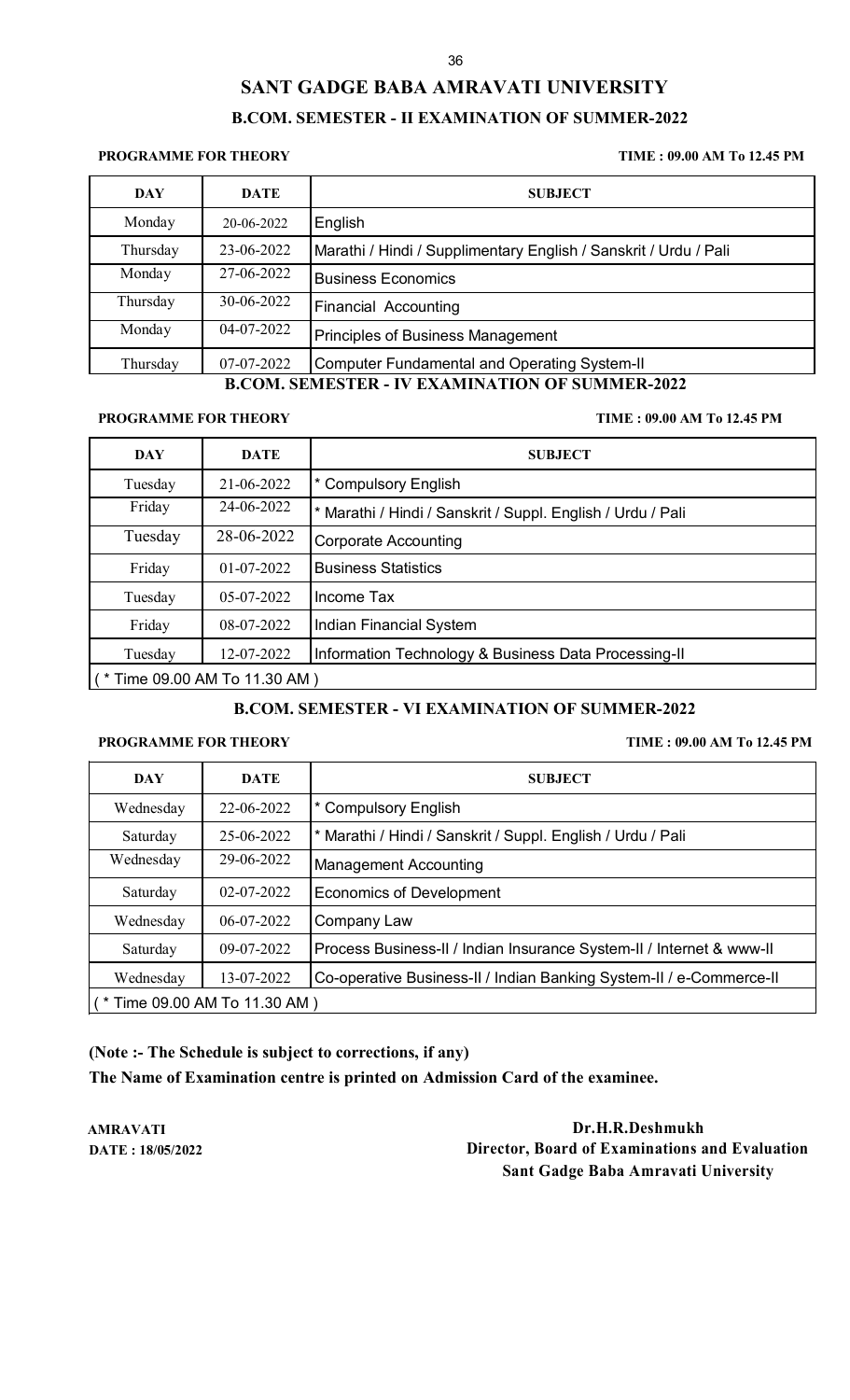# **M.Com. SEMESTER – II ( CGS ) EXAMINATION OF SUMMER-2022**

## **PROGRAMME FOR THEORY TIME : 09.00 AM To 12.45 PM**

| <b>DAY</b> | DATE         | <b>SUBJECT</b>                                   |
|------------|--------------|--------------------------------------------------|
| Tuesday    | 21-06-2022   | 201 Accounting for Managerial Decisions          |
| Friday     | 24-06-2022   | 202 Strategic Management                         |
| Tuesday    | 28-06-2022   | 203 Management Concept & Organizational Behavior |
| Friday     | $01-07-2022$ | 204 Computer Applications in Business            |

# **M.Com. SEMESTER – IV (CGS) EXAMINATION OF SUMMER-2022**

**PROGRAMME FOR THEORY TIME : 09.00 AM To 12.45 PM**

| DAY       | DATE       | <b>SUBJECT</b>                                                                                                                |
|-----------|------------|-------------------------------------------------------------------------------------------------------------------------------|
| Wednesday | 22-06-2022 | <b>Entrepreneurship and Skill Development</b>                                                                                 |
| Saturday  | 25-06-2022 | Financial Institution and Markets /Sales and Distribution Management<br>International Business Environment                    |
| Wednesday | 29-06-2022 | Savings and Investment Planning / Co-operative Management /<br><b>International Marketing</b>                                 |
| Saturday  | 02-07-2022 | Security Analysis and Portfolio Management / International Financing<br>/ Foreign Trade (Policy Procedures and Documentation) |

**(Note :- The Schedule is subject to corrections, if any)**

**The Name of Examination centre is printed on Admission Card of the examinee.**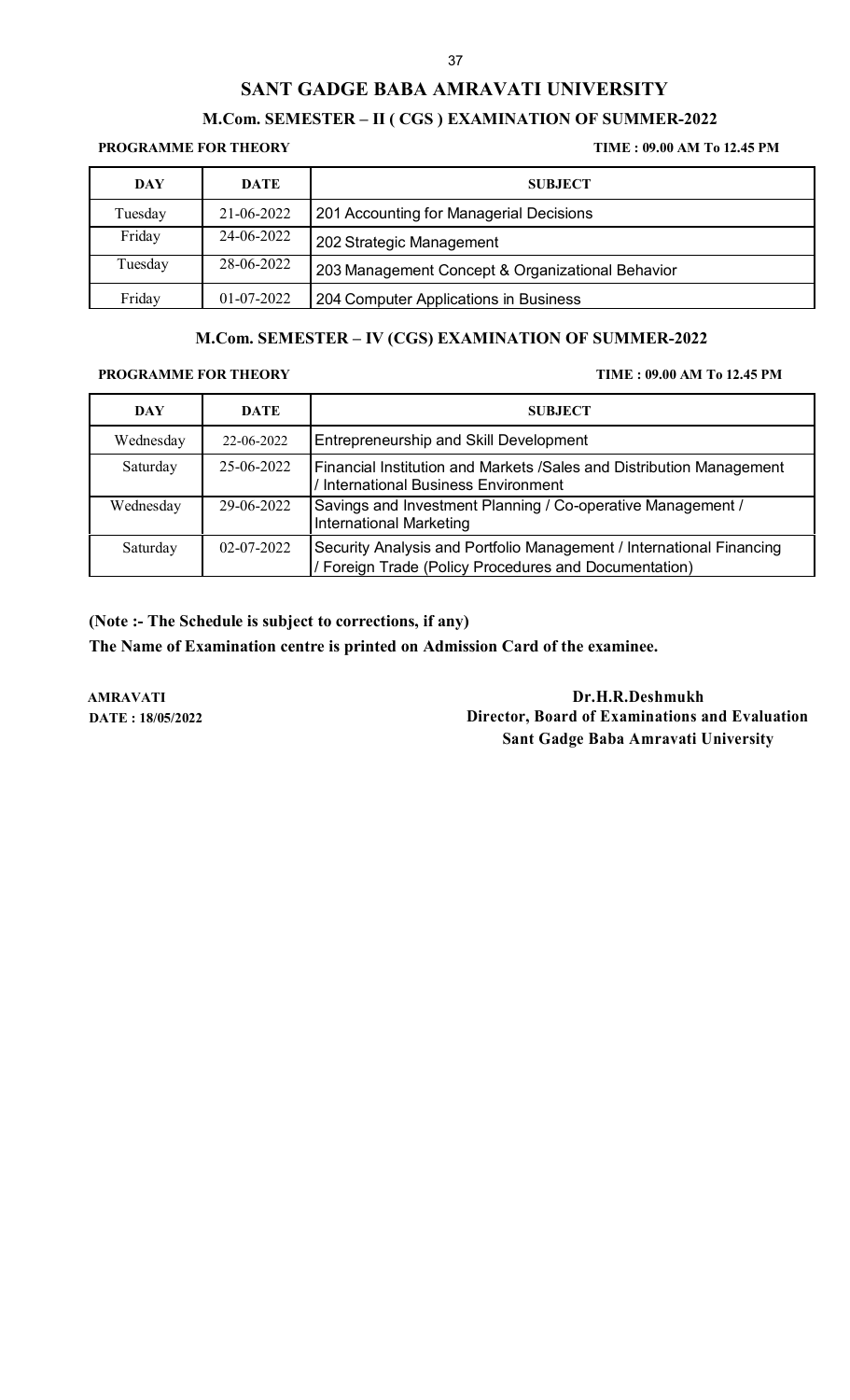## **B.B.A. SEMESTER - II EXAMINATION OF SUMMER-2022**

**PROGRAMME FOR THEORY TIME : 02.00 PM To 05.45 PM**

| DAY      | <b>DATE</b> | <b>SUBJECT</b>                            |
|----------|-------------|-------------------------------------------|
| Monday   | 20-06-2022  | BBA/201 Principles of Business Management |
| Thursday | 23-06-2022  | <b>BBA/202 Principles of Economics</b>    |
| Monday   | 27-06-2022  | BBA/203 Fundamentals of Accounting        |
| Thursday | 30-06-2022  | <b>BBA/204 Business Law</b>               |
| Monday   | 04-07-2022  | <b>BBA/205 Financial Services</b>         |

### **B.B.A. SEMESTER - IV EXAMINATION OF SUMMER-2022**

**PROGRAMME FOR THEORY TIME : 02.00 PM To 05.45 PM**

| <b>DAY</b> | <b>DATE</b>  | <b>SUBJECT</b>                           |
|------------|--------------|------------------------------------------|
| Tuesday    | 21-06-2022   | <b>Managerial Skill</b>                  |
| Friday     | 24-06-2022   | Marketing Management                     |
| Tuesday    | 28-06-2022   | <b>Management of Small Entrepreneurs</b> |
| Friday     | $01-07-2022$ | <b>Corporate Accounting</b>              |
| Tuesday    | 05-07-2022   | <b>Indirect Tax Laws</b>                 |

## **B.B.A. SEMESTER - VI EXAMINATION OF SUMMER-2022**

## **PROGRAMME FOR THEORY TIME : 02.00 PM To 05.45 PM**

| DAY       | <b>DATE</b>      | <b>SUBJECT</b>                       |
|-----------|------------------|--------------------------------------|
| Wednesday | 22-06-2022       | <b>BBA/601 Management Accounting</b> |
| Saturday  | 25-06-2022       | BBA/602 Industrial Laws              |
| Wednesday | 29-06-2022       | BBA/603 Auditing                     |
| Saturday  | $02 - 07 - 2022$ | <b>BBA/604 Investment Management</b> |
| Wednesday | 06-07-2022       | <b>BBA/605 Services Management</b>   |

**(Note :- The Schedule is subject to corrections, if any)**

**The Name of Examination centre is printed on Admission Card of the examinee.**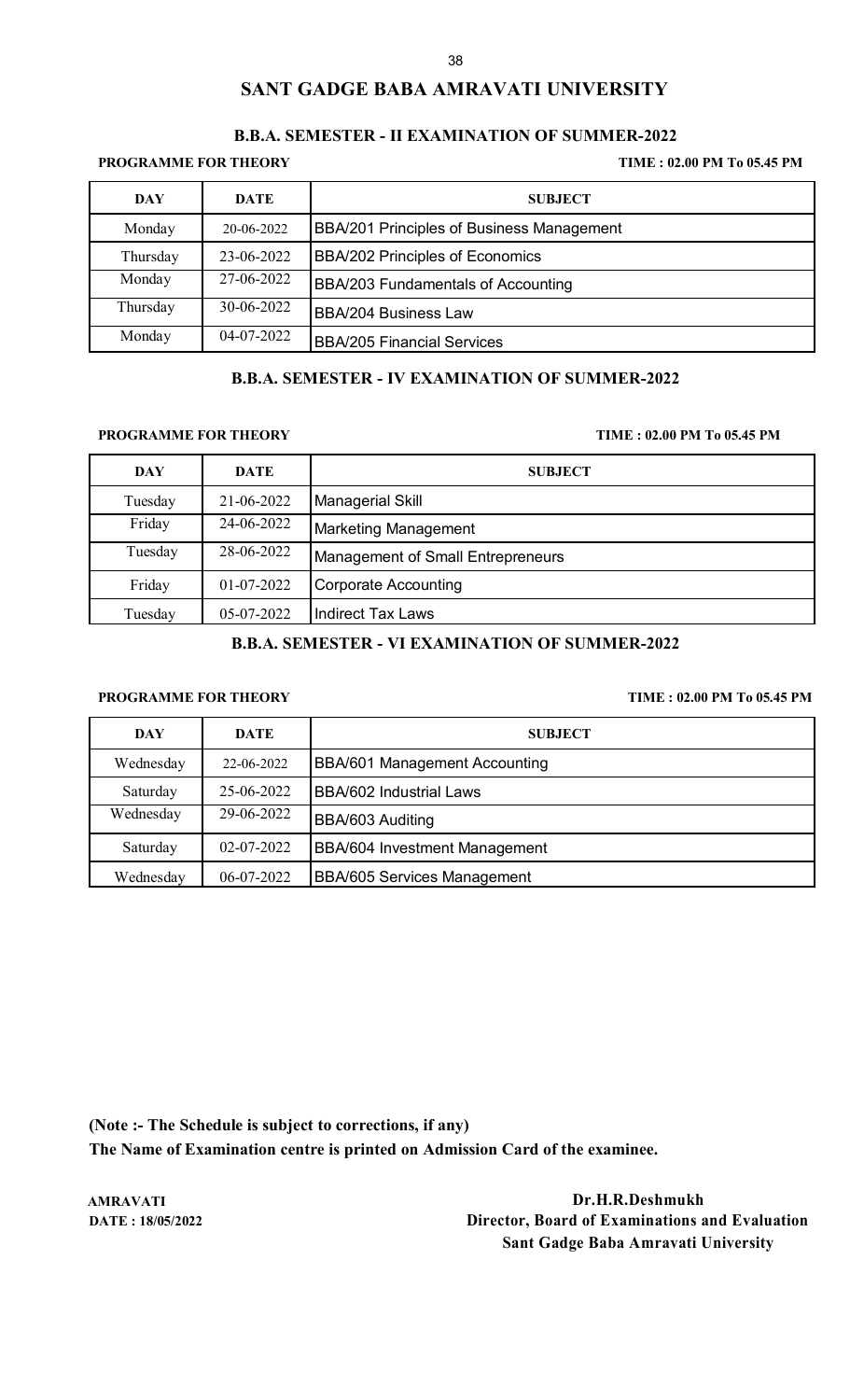## **SANT GADGE BABA AMRAVATI UNIVERSITY MASTER OF BUSINESS ADMINISTRATION (BI-ANNUAL PATTERN) SEMESTER – IV (CBPAS) EXAMINATION OF SUMMER-2022**

**PROGRAMME FOR THEORY TIME : 02.00 PM To 05.45 PM**

| <b>DAY</b> | <b>DATE</b> | <b>SUBJECT</b>                                                                                                                                                                                                                                                              |
|------------|-------------|-----------------------------------------------------------------------------------------------------------------------------------------------------------------------------------------------------------------------------------------------------------------------------|
| Monday     | 20-06-2022  | MBA/401 Strategic Management                                                                                                                                                                                                                                                |
| Thursday   | 23-06-2022  | MBA/4101/CGF- Financial Decision Analysis/<br>MBA/4201/SM- Sales & Promotion Management/<br>MBA/4301/OB- Human Behavior at Work Place/<br>MBA/4401/OM-Service Operations Management/<br>MBA/4501/HC- Health Care Management & Administration.                               |
| Monday     | 27-06-2022  | MBA/4102/CGF- Security Analysis & Portfolio Management/<br>MBA/4202/SM- Marketing of Services/<br>MBA/4302/OB- Organization Development & Intervention Strategies/<br>MBA/4402/OM- Applied Operations Research /<br>MBA 4502/HC - Human Resource Management for Health Care |
| Thursday   | 30-06-2022  | MBA/4103/CGF- Financial Derivatives/<br>MBA/4203/SM- Marketing For Non-Profit Organizations & Social<br>Services/<br>MBA/4303/OB- Management of Group Process/<br>MBA/4403/OM-Transportation Management/<br>MBA/4503/HC- Management of Clinical Services                    |
| Monday     | 04-07-2022  | MBA/4104/CGF- Management of Financial Services/<br>MBA/4204/SM- Retail Marketing/<br>MBA/4304/OB- Corporate Leadership Management/<br>MBA/4404/OM- Total Quality Management/<br>MBA/4504/HC- Economics Of Health Care Management.                                           |
| Thursday   | 07-07-2022  | MBA/4105/CGF- Foreign Exchange Market/<br>MBA/4205/SM-Rural Marketing/<br>MBA/4305/OB- Knowledge Management/<br>MBA/4405/OM- Industrial Health & Disaster Management/<br>MBA/4505/HC- Information Technology in Health Care.                                                |
| Monday     | 11-07-2022  | MBA/4106/CGF- Insurance Management/<br>MBA/4206/SM- International Marketing Environment/<br>MBA/4306/OB- International HRM/<br>MBA/4406/OM- Project Management/<br>MBA/4506/HC- Hospital Support Services.                                                                  |

**(Note :- The Schedule is subject to corrections, if any)**

**The Name of Examination centre is printed on Admission Card of the examinee.**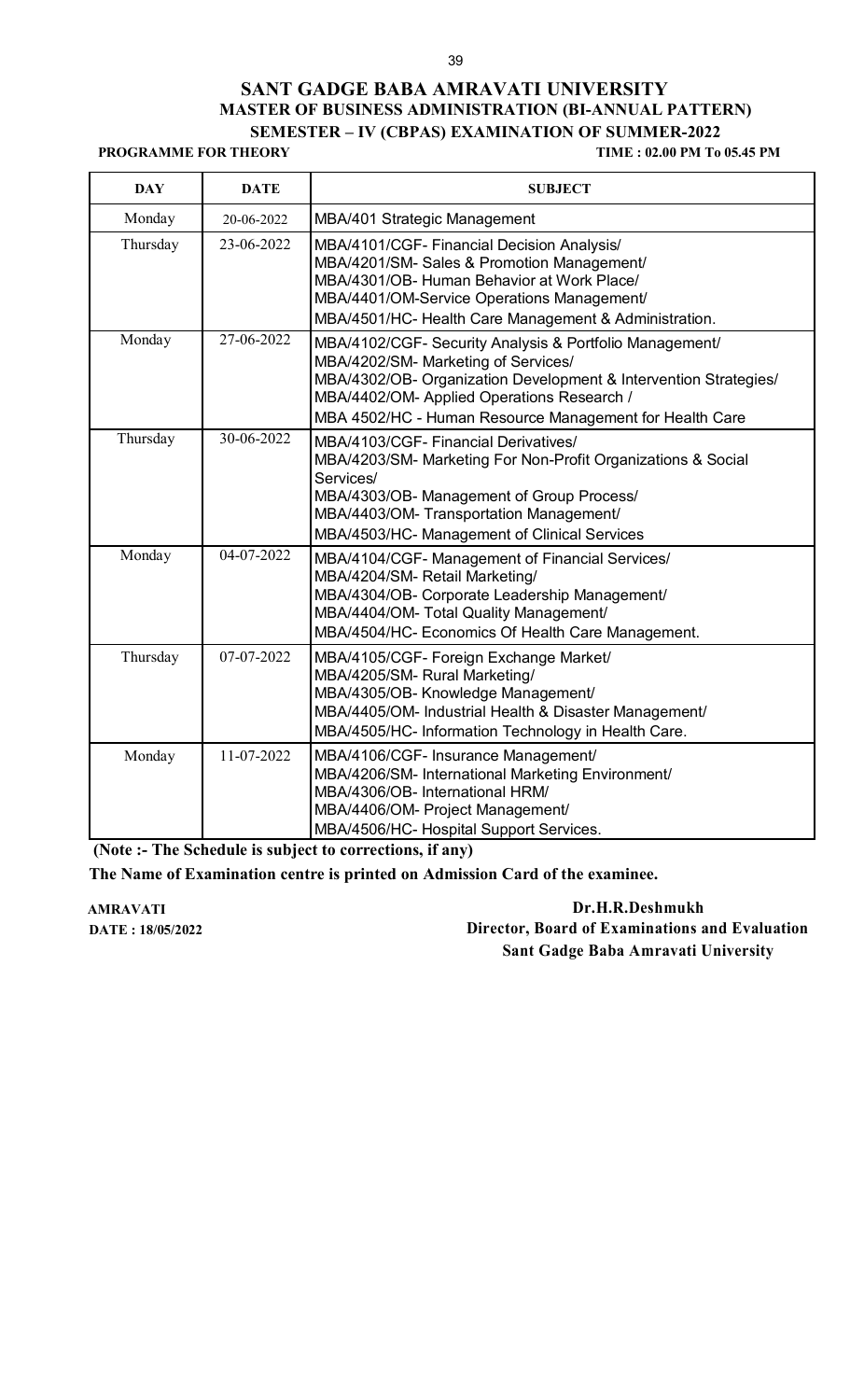# **SANT GADGE BABA AMRAVATI UNIVERSITY MASTER OF COMPUTER MANAGEMENT SEMESTER – II EXAMINATION OF SUMMER-2022**

#### **PROGRAMME FOR THEORY TIME : 02.00 PM To 05.45 PM**

| DAY     | <b>DATE</b> | <b>SUBJECT</b>                              |
|---------|-------------|---------------------------------------------|
| Tuesday | 21-06-2022  | 2 MCM 1 Principles of Management            |
| Friday  | 24-06-2022  | 2 MCM 2 Advanced Database Management System |
| Tuesday | 28-06-2022  | 2 MCM 3 Java Programming                    |
| Friday  | 01-07-2022  | 2 MCM 4 Software Engineering - I            |
| Tuesday | 05-07-2022  | 2 MCM 5 Operation Research Techniques       |

## **MASTER OF COMPUTER MANAGEMENT SEMESTER – IV EXAMINATION OF SUMMER-2022**

## **PROGRAMME FOR THEORY TIME : 02.00 PM To 05.45 PM**

| <b>DAY</b> | DATE       | <b>SUBJECT</b>                                     |
|------------|------------|----------------------------------------------------|
| Wednesday  | 22-06-2022 | 4 MCM 1 Internet Technology                        |
| Saturday   | 25-06-2022 | $ 4 \text{ MCM } 2 \text{ E} - \text{Commerce} $   |
| Wednesday  | 29-06-2022 | 4 MCM 3 Elective (Data Ware Housing & Mining, ERP) |

## **MASTER OF HUMAN RESOURCE DEVELOPMENT SEMESTER - II EXAMINATION OF SUMMER-2022**

#### **PROGRAMME FOR THEORY TIME : 02.00 PM To 05.45 PM**

| <b>DAY</b> | <b>DATE</b> | <b>SUBJECT</b>                                             |
|------------|-------------|------------------------------------------------------------|
| Tuesday    | 21-06-2022  | 201- Management of Training and Development                |
| Friday     | 24-06-2022  | 202- Industrial Psychology and Sociology                   |
| Tuesday    | 28-06-2022  | 203- Strategic Human Resouece Management                   |
| Friday     | 01-07-2022  | 204- Computer Application in Human Resource Management - I |
| Tuesday    | 05-07-2022  | 205- Business Legislations                                 |
| Friday     | 08-07-2022  | 206- Research Methodology                                  |

## **MASTER OF HUMAN RESOURCE DEVELOPMENT SEMESTER - IV EXAMINATION OF SUMMER-2022**

#### **PROGRAMME FOR THEORY TIME : 02.00 PM To 05.45 PM**

| DAY       | <b>DATE</b>      | <b>SUBJECT</b>                              |
|-----------|------------------|---------------------------------------------|
| Wednesday | 22-06-2022       | 401- Dynamics of Human Resource Development |
| Saturday  | 25-06-2022       | 402- Wage and Salary Administration         |
| Wednesday | 29-06-2022       | 403- Employees Empowerment                  |
| Saturday  | $02 - 07 - 2022$ | 404- Fuctional Areas in Management - II     |
| Wednesday | 06-07-2022       | 405- Corporate Planning & Strategy          |
| Saturday  | 09-07-2022       | 406- Human Resource Accounting and Audit    |

### **(Note :- The Schedule is subject to corrections, if any)**

**The Name of Examination centre is printed on Admission Card of the examinee.**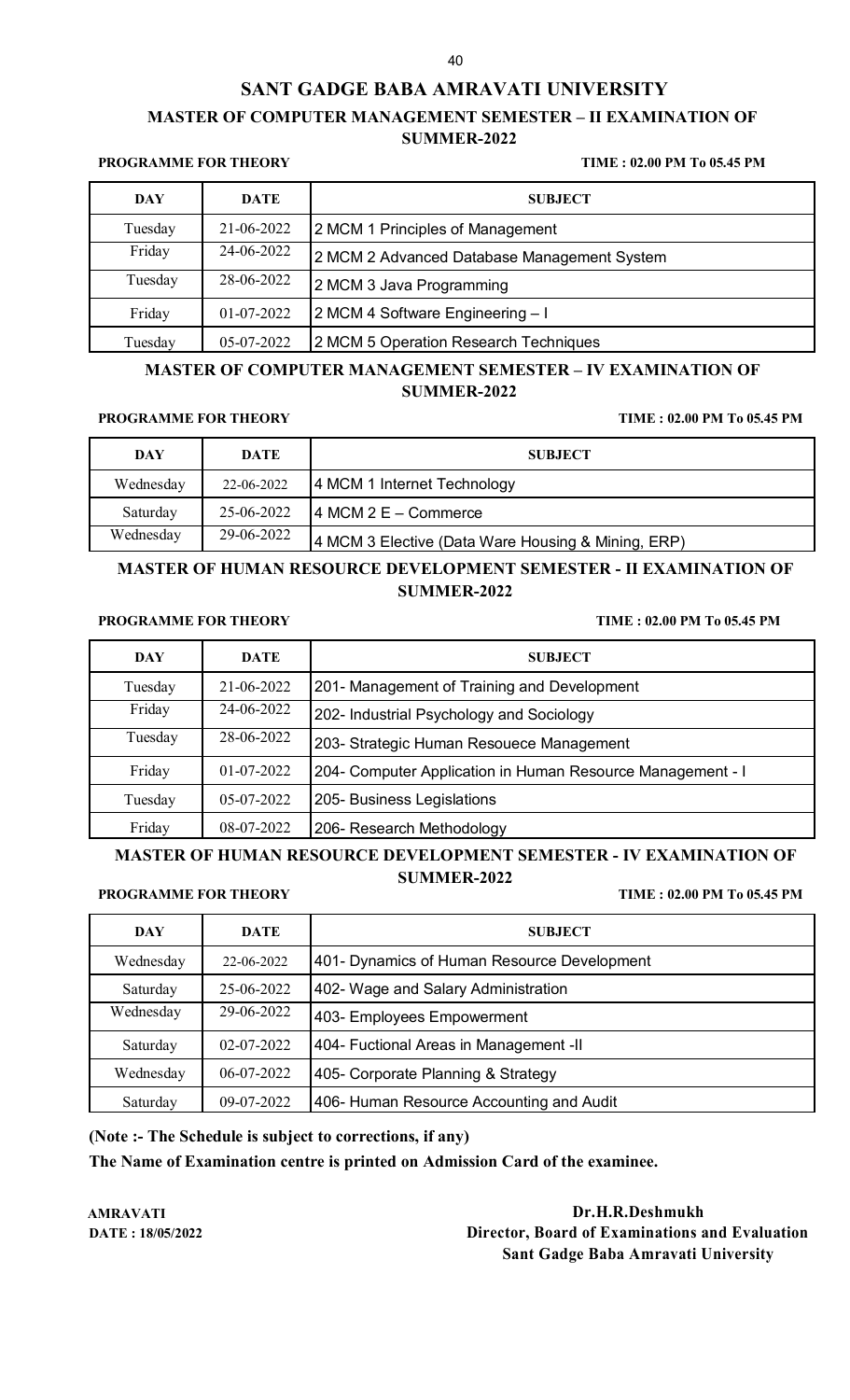## **Bachelor of Commerce (Accounting & Finance) Semester - II EXAMINATION OF SUMMER-2022**

**PROGRAMME FOR THEORY TIME : 09.00 AM To 12.45 PM**

| <b>DAY</b>                    | <b>DATE</b> | <b>SUBJECT</b>                    |  |
|-------------------------------|-------------|-----------------------------------|--|
| Monday                        | 20-06-2022  | English                           |  |
| Thursday                      | 23-06-2022  | * Marathi / Hindi / Supp. English |  |
| Monday                        | 27-06-2022  | <b>Financial Accounting II</b>    |  |
| Thursday                      | 30-06-2022  | <b>Cost Accounting II</b>         |  |
| Monday                        | 04-07-2022  | <b>Business Communication II</b>  |  |
| Thursday                      | 07-07-2022  | Auditing                          |  |
| Monday                        | 11-07-2022  | <b>Business Economics-I</b>       |  |
| $*Time 09.00 AM To 11.30 AM)$ |             |                                   |  |

### **Bachelor of Commerce (Accounting & Finance) Semester - IV EXAMINATION OF SUMMER-2022**

#### **PROGRAMME FOR THEORY TIME : 09.00 AM To 12.45 PM**

| <b>DAY</b>                   | <b>DATE</b> | <b>SUBJECT</b>                    |
|------------------------------|-------------|-----------------------------------|
| Tuesday                      | 21-06-2022  | English                           |
| Friday                       | 24-06-2022  | * Marathi / Hindi / Supp. English |
| Tuesday                      | 28-06-2022  | <b>Business Law-1</b>             |
| Friday                       | 01-07-2022  | <b>Indirect Tax Laws</b>          |
| Tuesday                      | 05-07-2022  | <b>Management Accounting-1</b>    |
| Friday                       | 08-07-2022  | <b>Business Statistics</b>        |
| Tuesday                      | 12-07-2022  | Management-I                      |
| (*Time 09.00 AM To 11.30 AM) |             |                                   |

### **Bachelor of Commerce (Accounting & Finance) Semester - VI EXAMINATION OF SUMMER-2022**

**PROGRAMME FOR THEORY TIME : 09.00 AM To 12.45 PM**

| DAY                            | <b>DATE</b> | <b>SUBJECT</b>                     |
|--------------------------------|-------------|------------------------------------|
| Wednesday                      | 22-06-2022  | English                            |
| Saturday                       | 25-06-2022  | * Marathi / Hindi / Supp. English  |
| Wednesday                      | 29-06-2022  | <b>Financial Accounting V</b>      |
| Saturday                       | 02-07-2022  | <b>Cost Accounting IV</b>          |
| Wednesday                      | 06-07-2022  | <b>Business Law-III</b>            |
| Saturday                       | 09-07-2022  | <b>Financial Management III</b>    |
| Wednesday                      | 13-07-2022  | <b>Financial Market Operations</b> |
| $(*Time 09.00 AM To 11.30 AM)$ |             |                                    |

## **(Note :- The Schedule is subject to corrections, if any)**

**The Name of Examination centre is printed on Admission Card of the examinee.**

AMRAVATI **Dr.H.R.Deshmukh**<br>
Date : 18/05/2022 **Director, Board of Examinations a Director, Board of Examinations and Evaluation Sant Gadge Baba Amravati University**